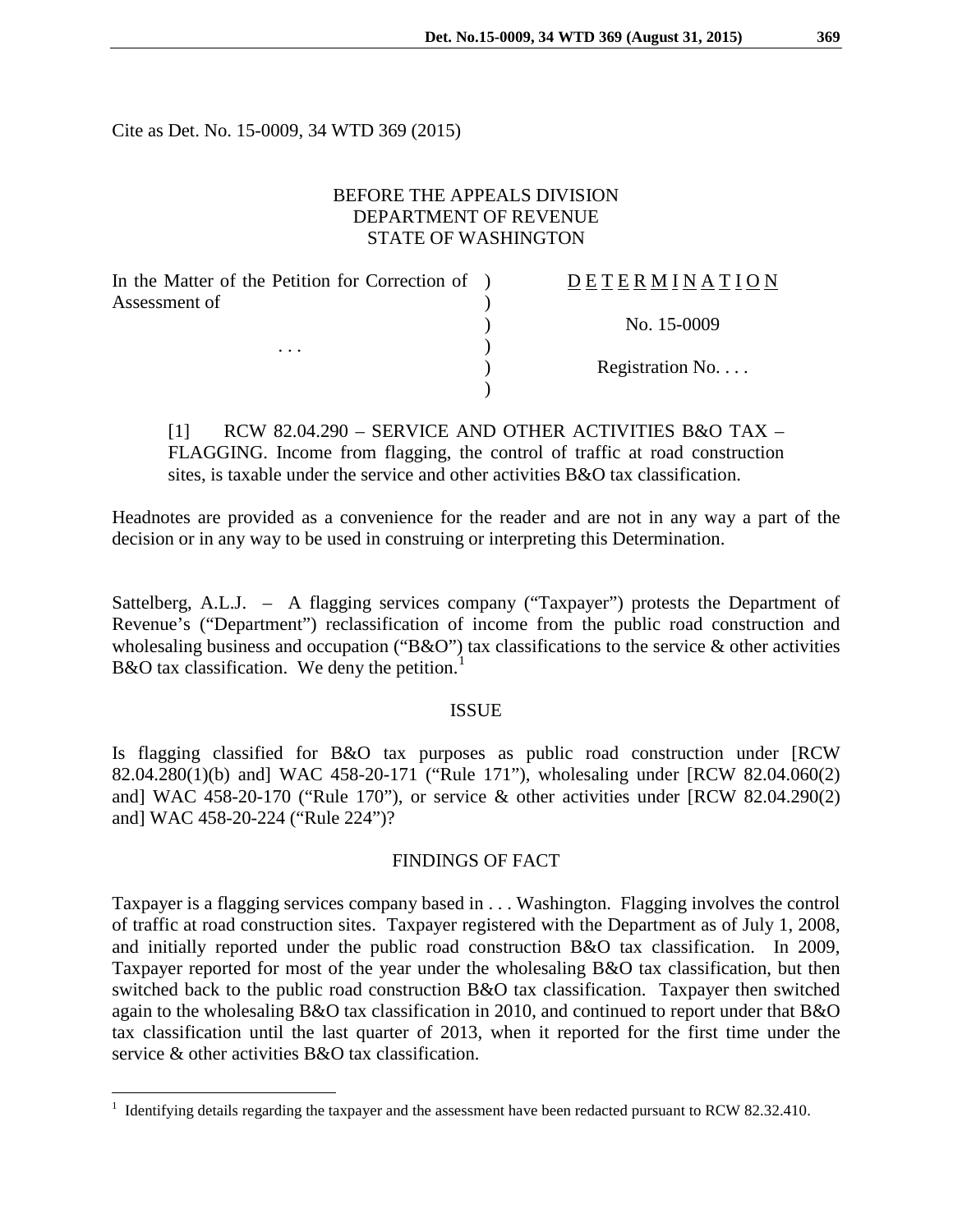In 2013, the Department's Audit Division ("Audit") partially audited Taxpayer's records for the time period January 1, 2009, through December 31, 2013. As a result of the partial audit, Audit reclassified all of Taxpayer's income that had been reported under both the public road construction and wholesaling B&O tax classifications to the service & other activities B&O tax classification. This resulted in an assessment of \$....<sup>[2](#page-1-0)</sup>

Taxpayer timely appealed the assessment noting that state tax law does not allow for the bifurcation of public road construction jobs. Taxpayer states that if a general contractor performed both flagging and public road construction activities it would not be subject to B&O tax under the service & other activities classification on flagging income because all the income would be taxed under the public road construction B&O tax classification.

## ANALYSIS

Chapter 82.04 RCW imposes the B&O tax under various rates based on different business activity tax classifications. If a business activity is not specifically classified, the activity will be taxed under RCW 82.04.290(2), the service & other activities B&O tax classification.

### 1. Public Road Construction

Under RCW 82.04.280(1)(b), Washington's imposes its B&O tax under the public road construction classification for:

[B]uilding, repairing or improving any street, place, road, highway, easement, right-ofway, mass public transportation terminal or parking facility, bridge, tunnel, or trestle which is owned by a municipal corporation or political subdivision of the state or by the United States and which is used or to be used, primarily for foot or vehicular traffic . . .

Rule 171 is the Department's administrative rule providing further guidance on the public road construction B&O tax classification. Rule 171 lists activities that constitute public road construction as "building, repairing or improving of a publicly owned street, place, road, etc."<sup>3</sup> Flagging is not included in this list. Because the taxpayer's flagging activities are not "building, repairing or improving of a publicly owned street, place, road, etc.," they are not taxable as public road construction. *See also* RCW 82.04.050(10) (describing the activities that are not classified as retail sales with respect to public road construction).[4](#page-1-2)

<span id="page-1-0"></span><sup>&</sup>lt;sup>2</sup> The assessment consists of \$... in service & other activities B&O tax, a tax credit of \$... for wholesaling B&O tax paid, a B&O tax credit of \$... for public road construction B&O tax paid, and \$... in interest.  $3$  Rule 171 provides:

<span id="page-1-1"></span>

The term "building, repairing or improving of a publicly owned street, place, road, etc.," includes clearing, grading, graveling, oiling, paving and the cleaning thereof; the constructing of tunnels, guard rails, fences, walks and drainage facilities, the planting of trees, shrubs and flowers therein, the placing of street and road signs, the striping of roadways, and the painting of bridges and trestles; it also includes the mining, sorting, crushing, screening, washing and hauling of sand, gravel, and rock taken from a public pit or quarry.

<span id="page-1-2"></span> $4$  RCW 82.04.050(10) provides that a retail sale does not include: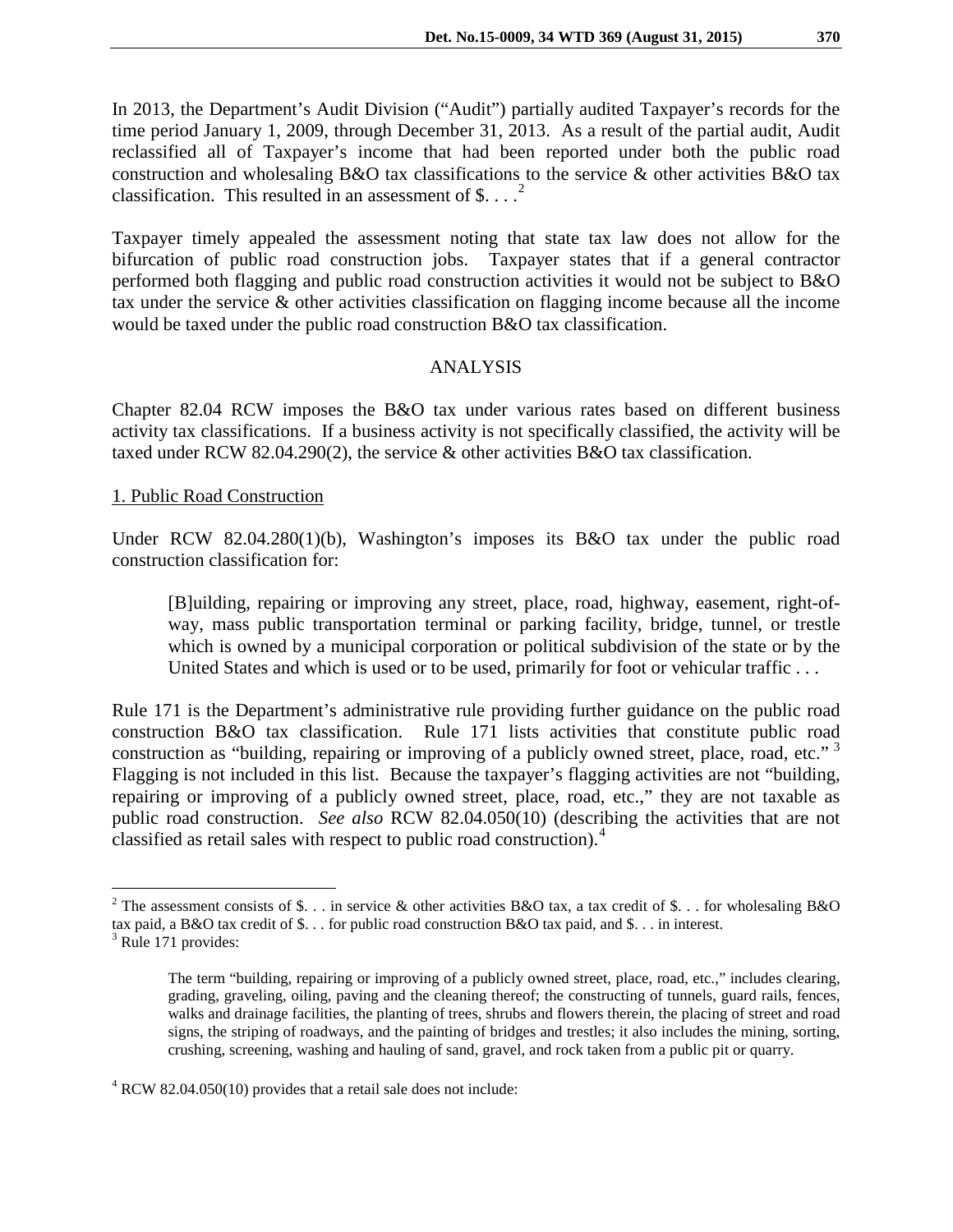# 2. Wholesaling

Under RCW 82.04.050(2)(b), "sale at retail" or "retail sale" includes labor and services rendered in respect to the "constructing, repairing, decorating, or improving of new or existing buildings or other structures under, upon, or above real property of or for consumers . . . ." Under Rule 170(1)(e), "constructing, repairing, decorating or improving of new or existing buildings or other structures," includes:

[T]he construction of streets, roads, highways, etc., owned by the state of Washington. The term includes the sale of or charge made for all service activities rendered in respect to such constructing, repairing, etc., regardless of whether or not such services are otherwise defined as . . . "sales at retail" by RCW 82.04.050.

RCW 82.04.051 governs the taxation of "services rendered in respect to" construction. In 1999, the Legislature enacted RCW 82.04.051, the intent of which was "to clarify which services, if standing alone and not part of the construction agreement, are taxed as retail or wholesale sales, and which services will continue to be taxed as a service." Laws of 1999, ch. 212, §1. This statute incorporated a specific reference to flagging in the context of what does not constitute services rendered in respect to constructing, a retail sale under RCW 82.04.050. RCW 82.04.051(1) provides: "The term [services rendered in respect to] does not include services such as engineering, architectural, surveying, flagging, accounting, legal, consulting, or administrative services . . . ." (Emphasis added) The [Legislature's statement regarding intent] contains the following: "Services that are otherwise subject to tax as a service under RCW 82.04.290(2), including . . . flagging . . . remain subject to tax as a service under RCW 82.04.290(2), if the person responsible for the performance of those services is not also responsible for the performance of the constructing . . . activities." [Laws of 1999, ch. 212, § 1(3). ] Thus, flagging by itself is not construction. *See* Det. No. 88-183, 5 WTD 311, 313 (1988). The taxpayer here was not responsible for any construction in addition to providing flagging, but rather was hired to provide only flagging.

RCW 82.04.060(2) defines "sale at wholesale" or "wholesale sale" as any charge for "labor and services rendered for persons who are not the consumers, in respect to real or personal property, if such charge is expressly defined a retail sale by RCW 82.040.050 when rendered for customers." Because Taxpayer's flagging activities would not qualify as a retail sale under RCW 82.04.050, they cannot be wholesale sales under RCW 82.04.060. We conclude Taxpayer's flagging activities are not taxable under the wholesaling B&O tax classification.

## 3. Service & Other Activities

Flagging activities are not specifically classified; therefore, flagging activities have been classified for B&O tax purposes under the service & other activities classification under RCW

 <sup>[</sup>T]he sale of or charge made for labor and services rendered in respect to the building, repairing, or improving of any street, place, road, highway, easement, right of way, mass public transportation terminal or parking facility, bridge, tunnel, or trestle which is owned by a municipal corporation or political subdivision of the state or by the United States and which is used or to be used primarily for foot or vehicular traffic including mass transportation vehicles of any kind.